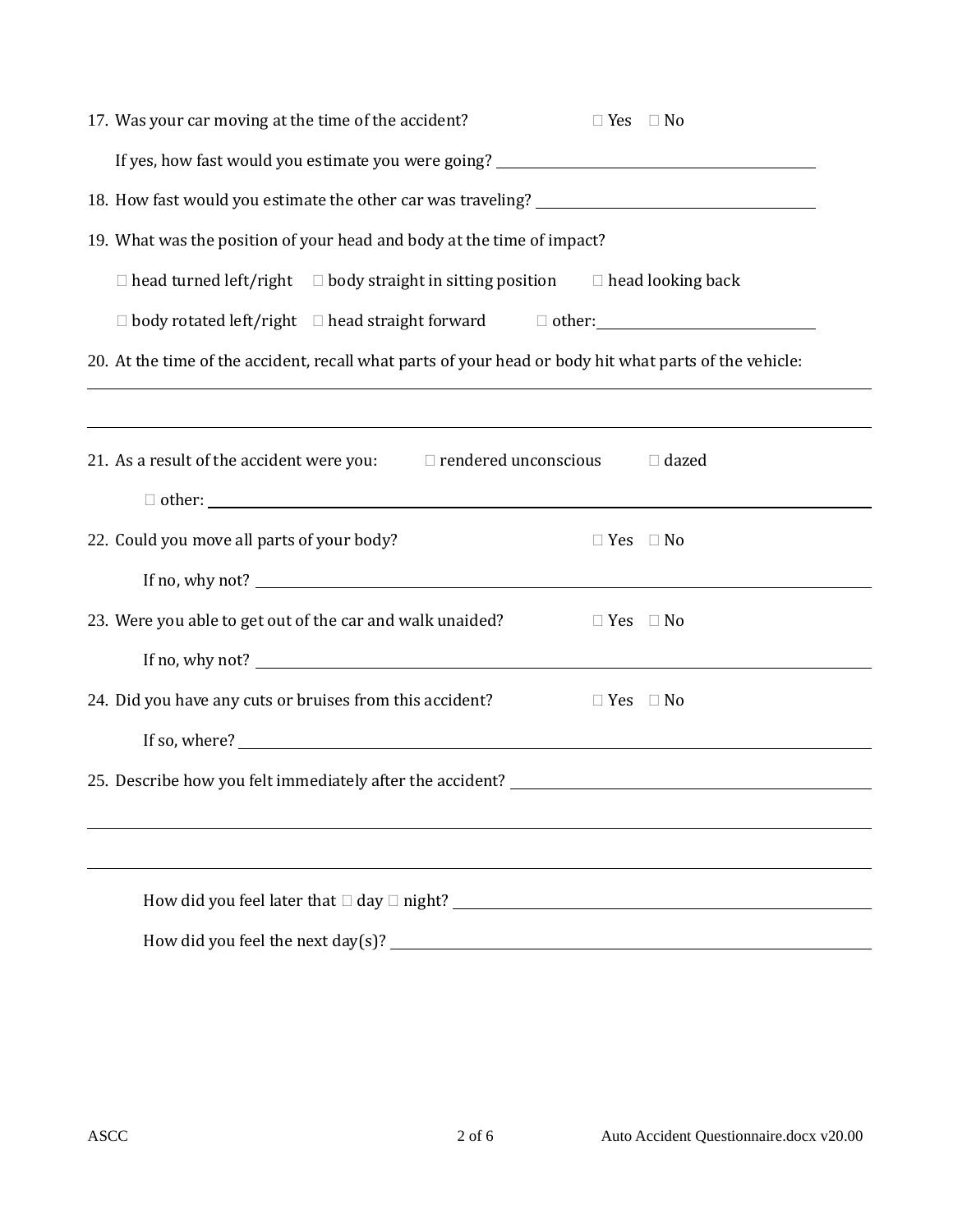26. Check symptoms apparent since the accident:

| $\Box$ headache<br>$\Box$ loss of taste $\Box$ cold hands<br>$\Box$ tension<br>$\Box$ fainting<br>$\Box$ eyes sensitive to light<br>27. Have you missed time from work? | $\Box$ loss of smell<br>$\Box$ cold feet $\Box$ low-back pain<br>$\Box$ constipation<br>$\Box$ chest pain $\Box$ dizziness<br>$\Box$ depression<br>$\Box$ sleeping problems $\Box$ loss of balance | $\Box$ numbness in fingers<br>$\Box$ mid-back pain<br>$\Box$ fatigue<br>$\Box$ pain behind eyes<br>$\Box$ irritability<br>$\Box$ cold sweats<br>$\Box$ numbness in toes $\Box$ ringing/buzzing in ears | $\Box$ neck pain/stiffness<br>$\Box$ loss of memory<br>$\Box$ diarrhea<br>$\Box$ shortness of breath<br>$\Box$ nervousness<br>$\Box$ anxious<br>$\Box$ Yes $\Box$ No |
|-------------------------------------------------------------------------------------------------------------------------------------------------------------------------|----------------------------------------------------------------------------------------------------------------------------------------------------------------------------------------------------|--------------------------------------------------------------------------------------------------------------------------------------------------------------------------------------------------------|----------------------------------------------------------------------------------------------------------------------------------------------------------------------|
|                                                                                                                                                                         |                                                                                                                                                                                                    | If you have missed time from work, how much time have you missed? ______________                                                                                                                       |                                                                                                                                                                      |
|                                                                                                                                                                         | Work hours are: $\square$ full-time $\square$ part-time                                                                                                                                            |                                                                                                                                                                                                        |                                                                                                                                                                      |
|                                                                                                                                                                         | 28. Did the accident occur during your work hours?                                                                                                                                                 |                                                                                                                                                                                                        | $\Box$ Yes $\Box$ No                                                                                                                                                 |
|                                                                                                                                                                         |                                                                                                                                                                                                    | 29. Did you seek medical help immediately/soon after the accident? $\square$ Yes $\square$ No                                                                                                          |                                                                                                                                                                      |
|                                                                                                                                                                         |                                                                                                                                                                                                    |                                                                                                                                                                                                        |                                                                                                                                                                      |
|                                                                                                                                                                         |                                                                                                                                                                                                    |                                                                                                                                                                                                        | 30. Doctor/hospital/clinic seen: Date: Date: Date: Date: Date: Date: Date: Date: Date: Date: Date: D                                                                 |
|                                                                                                                                                                         |                                                                                                                                                                                                    |                                                                                                                                                                                                        |                                                                                                                                                                      |
|                                                                                                                                                                         |                                                                                                                                                                                                    |                                                                                                                                                                                                        |                                                                                                                                                                      |
| 32. What treatments/prescriptions were given? $\Box$ bed rest $\Box$ brace $\Box$ adjustments $\Box$ medications                                                        |                                                                                                                                                                                                    |                                                                                                                                                                                                        |                                                                                                                                                                      |
|                                                                                                                                                                         |                                                                                                                                                                                                    |                                                                                                                                                                                                        | 33. What benefit(s) did you receive from treatment(s)? __________________________                                                                                    |
|                                                                                                                                                                         |                                                                                                                                                                                                    |                                                                                                                                                                                                        |                                                                                                                                                                      |
|                                                                                                                                                                         |                                                                                                                                                                                                    |                                                                                                                                                                                                        |                                                                                                                                                                      |
|                                                                                                                                                                         |                                                                                                                                                                                                    | 35. Are any of your activities of daily living any different now compared to before the accident?                                                                                                      |                                                                                                                                                                      |
|                                                                                                                                                                         |                                                                                                                                                                                                    |                                                                                                                                                                                                        | $\Box$ Yes $\Box$ No                                                                                                                                                 |
|                                                                                                                                                                         |                                                                                                                                                                                                    |                                                                                                                                                                                                        |                                                                                                                                                                      |
|                                                                                                                                                                         |                                                                                                                                                                                                    |                                                                                                                                                                                                        |                                                                                                                                                                      |
|                                                                                                                                                                         |                                                                                                                                                                                                    |                                                                                                                                                                                                        |                                                                                                                                                                      |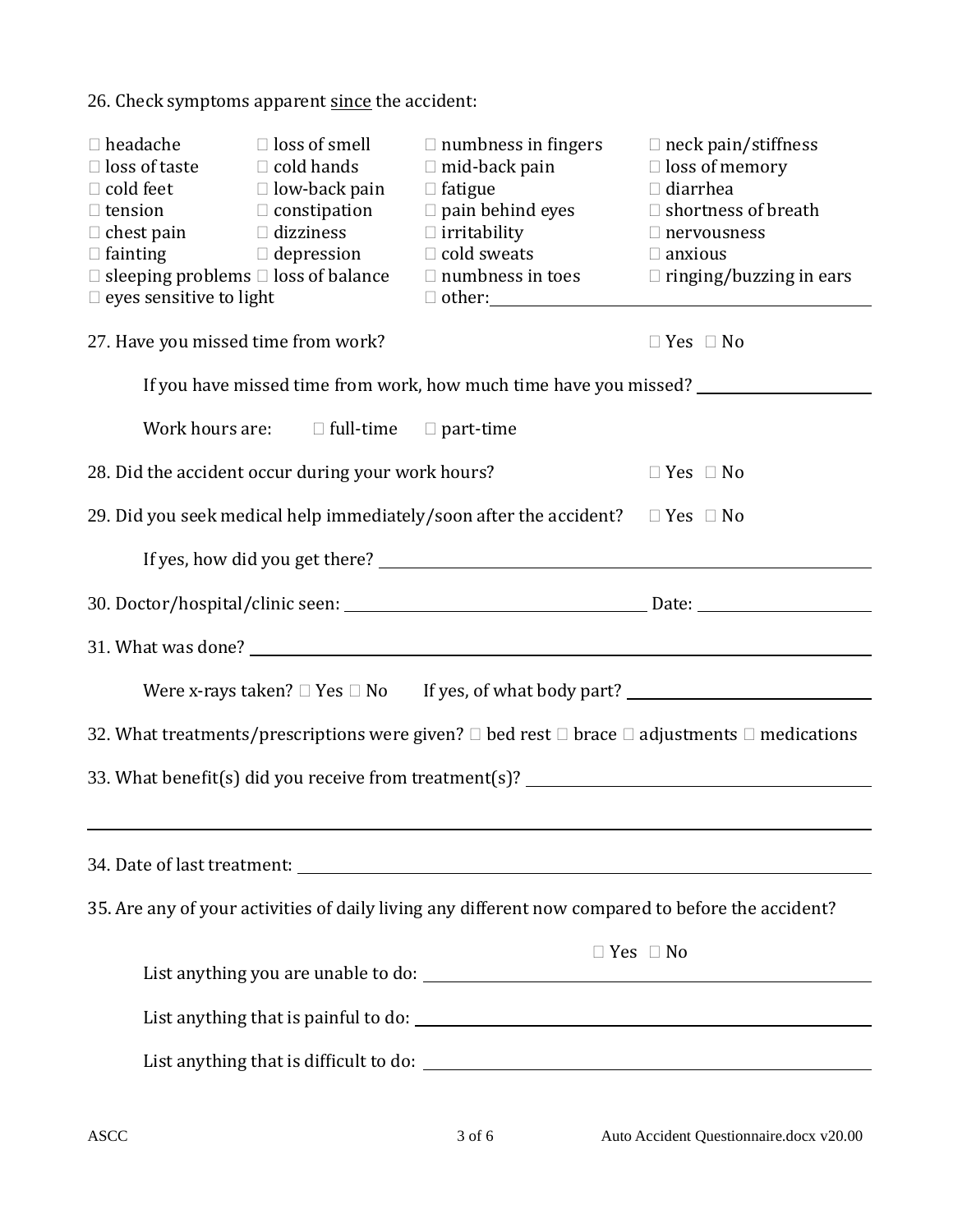36. Indicate on the diagram below how the accident happened:

| 37. Do you have an attorney handling this case? | $\Box$ Yes $\Box$ No                                                                                                   |  |
|-------------------------------------------------|------------------------------------------------------------------------------------------------------------------------|--|
|                                                 |                                                                                                                        |  |
| <b>Insurance Information</b>                    |                                                                                                                        |  |
|                                                 |                                                                                                                        |  |
|                                                 |                                                                                                                        |  |
| Policy #:                                       |                                                                                                                        |  |
|                                                 |                                                                                                                        |  |
|                                                 |                                                                                                                        |  |
|                                                 |                                                                                                                        |  |
|                                                 |                                                                                                                        |  |
|                                                 | <u> 1989 - Andrea Santana, amerikana amerikana amerikana amerikana amerikana amerikana amerikana amerikana amerika</u> |  |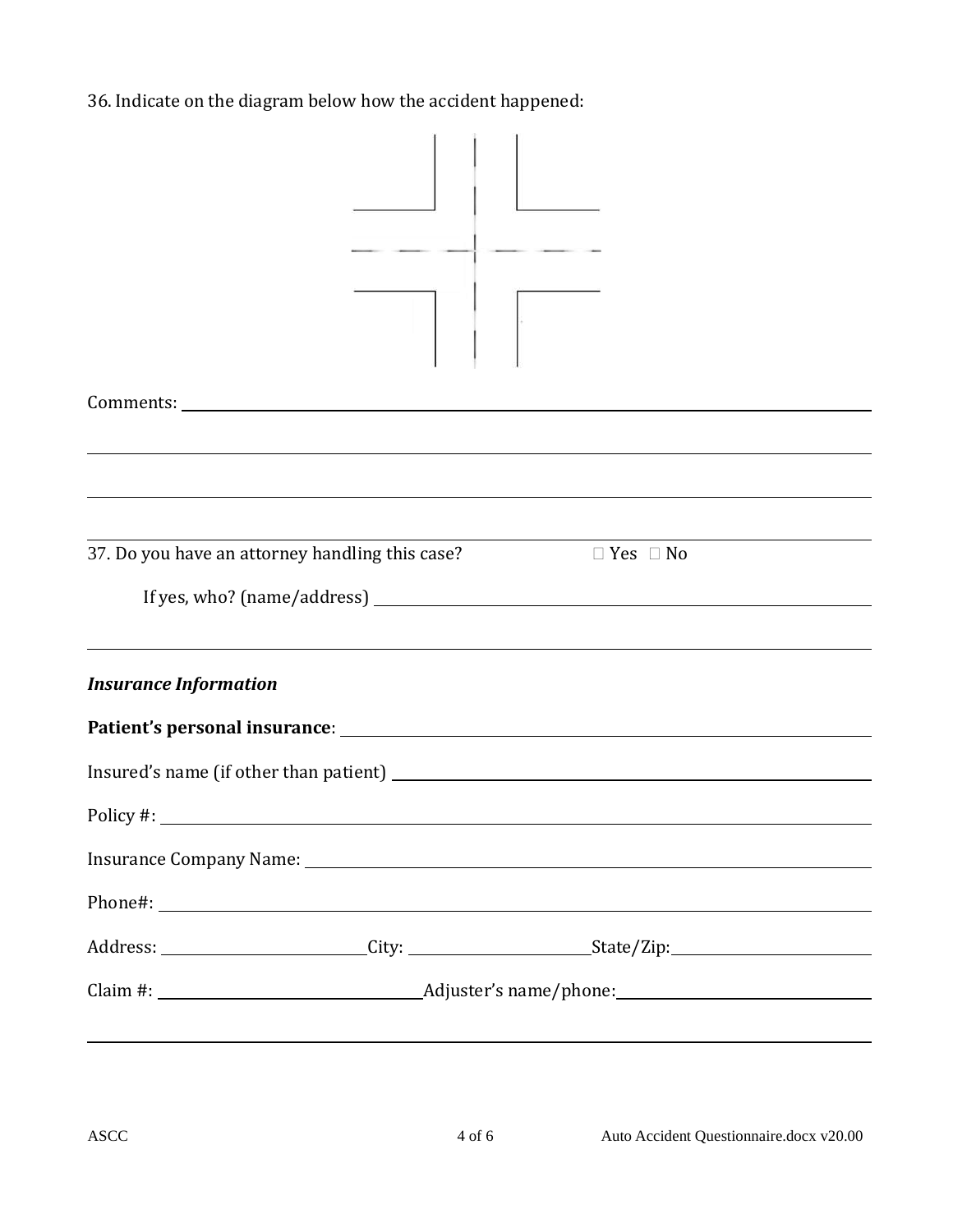## Other party's insurance:

|                                                                                                                                                                                                                                |  | Insured's name (if other than patient) Policy #: ________________________________ |  |
|--------------------------------------------------------------------------------------------------------------------------------------------------------------------------------------------------------------------------------|--|-----------------------------------------------------------------------------------|--|
|                                                                                                                                                                                                                                |  |                                                                                   |  |
|                                                                                                                                                                                                                                |  |                                                                                   |  |
|                                                                                                                                                                                                                                |  |                                                                                   |  |
|                                                                                                                                                                                                                                |  |                                                                                   |  |
| Adjuster's name/phone: Note and the same of the same of the same of the same of the same of the same of the same of the same of the same of the same of the same of the same of the same of the same of the same of the same o |  |                                                                                   |  |

## Assignment of Payment

My attorney and/or insurance carrier are hereby requested and authorized to pay direct to Atlas Specific Chiropractic Clinic any monies due on account, the same to be deducted from any settlement made on my behalf. Further, I agree to pay Atlas Specific Chiropractic Clinic the difference, if any between the total amount of charges on my account and the amount paid by the attorney and/or insurance carrier. It is further understood that I, the undersigned agree to pay Atlas Specific Chiropractic Clinic the full amount of charges on my account should my condition be such that it is not covered by my policy or if for any reason the insurance carrier refuses to pay my claim.

| Patient Name (printed)              | Relationship to patient |
|-------------------------------------|-------------------------|
| Patient or legal Guardian Signature | Date                    |
| Witness Signature (office staff)    | Date                    |
|                                     |                         |